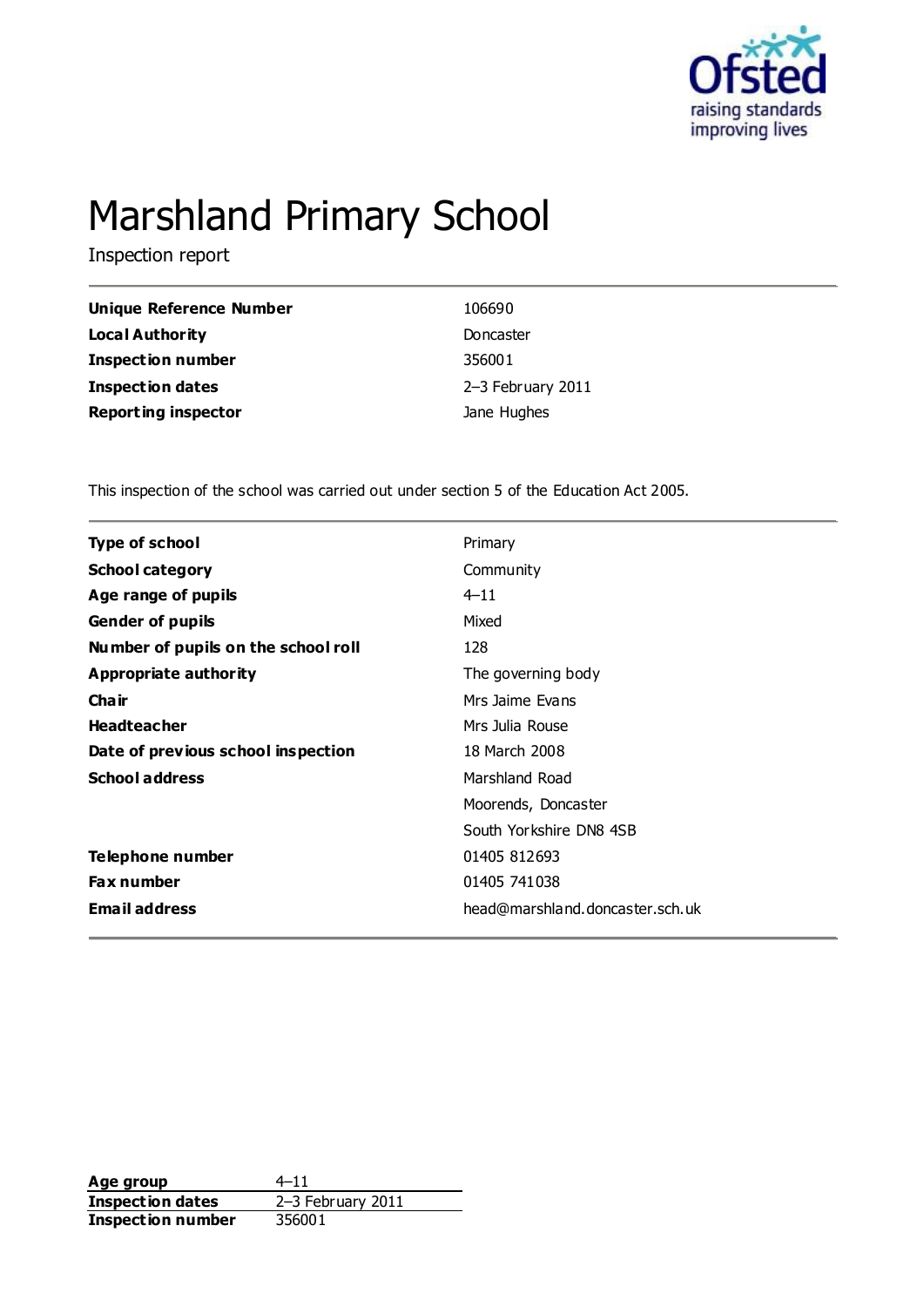The Office for Standards in Education, Children's Services and Skills (Ofsted) regulates and inspects to achieve excellence in the care of children and young people, and in education and skills for learners of all ages. It regulates and inspects childcare and children's social care, and inspects the Children and Family Court Advisory Support Service (Cafcass), schools, colleges, initial teacher training, work-based learning and skills training, adult and community learning, and education and training in prisons and other secure establishments. It assesses council children's services, and inspects services for looked after children, safeguarding and child protection.

Further copies of this report are obtainable from the school. Under the Education Act 2005, the school must provide a copy of this report free of charge to certain categories of people. A charge not exceeding the full cost of reproduction may be made for any other copies supplied.

If you would like a copy of this document in a different format, such as large print or Braille, please telephone 0300 123 4234, or email **[enquiries@ofsted.gov.uk](mailto:enquiries@ofsted.gov.uk)**.

You may copy all or parts of this document for non-commercial educational purposes, as long as you give details of the source and date of publication and do not alter the documentation in any way.

To receive regular email alerts about new publications, including survey reports and school inspection reports, please visit our website and go to 'Subscribe'.

Royal Exchange Buildings St Ann's Square Manchester M2 7LA T: 0300 123 4234 Textphone: 0161 618 8524 E: **[enquiries@ofsted.gov.uk](mailto:enquiries@ofsted.gov.uk)**

W: **[www.ofsted.gov.uk](http://www.ofsted.gov.uk/)**

© Crown copyright 2011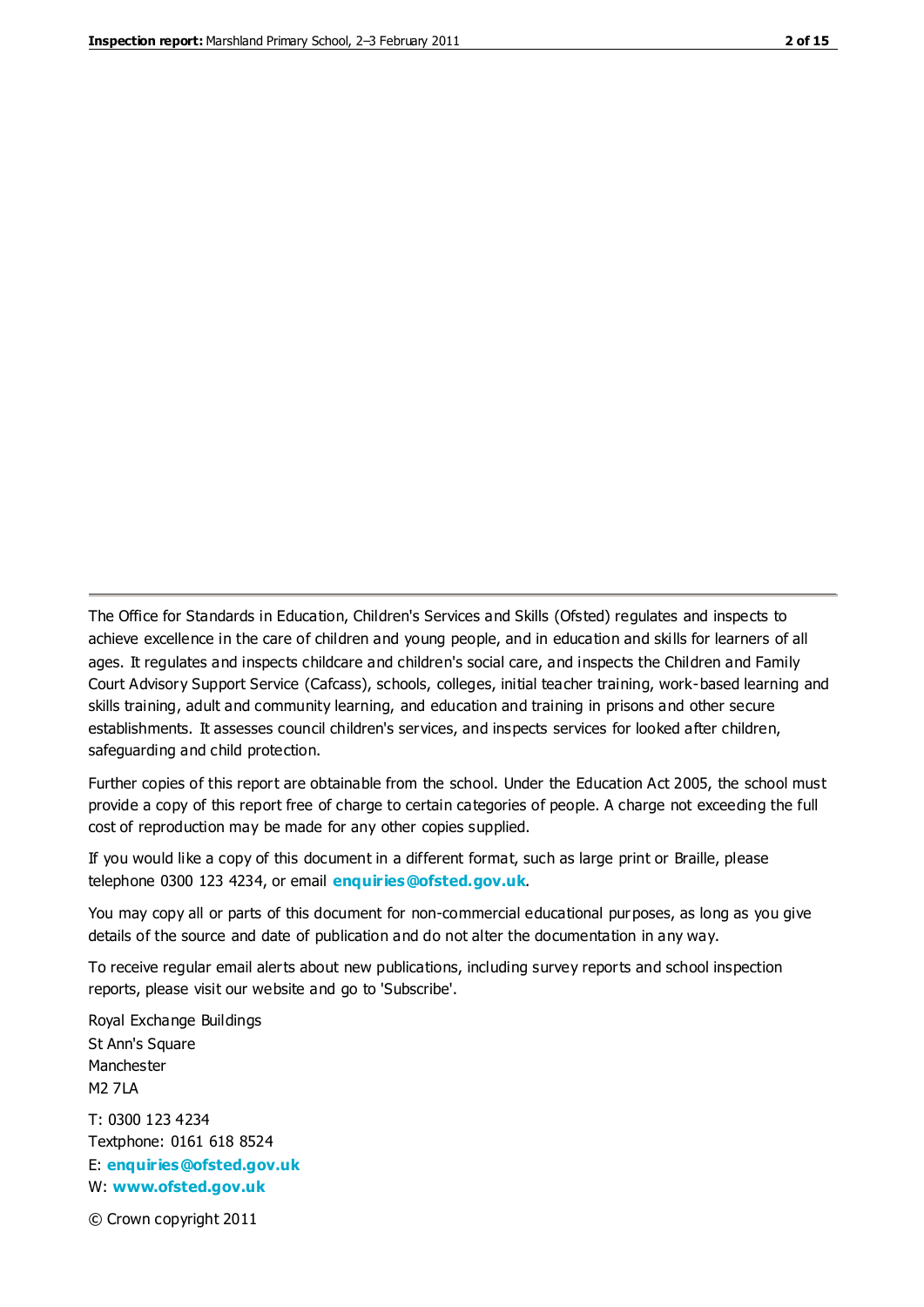# **Introduction**

This inspection was carried out by two additional inspectors. The inspectors observed five teachers in a total of eight lessons. Inspectors held meetings with governors and staff and talked with children. They observed the school's work and looked at the school's selfevaluation, improvement plans, policies, assessment and tracking systems, safeguarding procedures and pupils' work. Inspectors examined questionnaires from 74 parents and carers, as well as those from pupils and staff.

The inspection team reviewed many aspects of the school's work. Inspectors looked in detail at a number of key questions.

- Is attainment across the school high enough in English and mathematics for all groups of pupils?
- Is teaching consistently good enough to ensure pupils make at least good progress?
- Do children make a strong enough start in the Early Years Foundation Stage?
- How effectively does the school promote regular attendance?
- Are leaders, managers and the governing body driving and securing improvement at a fast enough rate?

# **Information about the school**

This school is smaller than most primary schools. The proportion of pupils known to be eligible for free school meals is far larger than average. Almost all pupils are of White British heritage. A larger than average proportion of pupils has special educational needs and/or disabilities. The school has achieved the Activemark.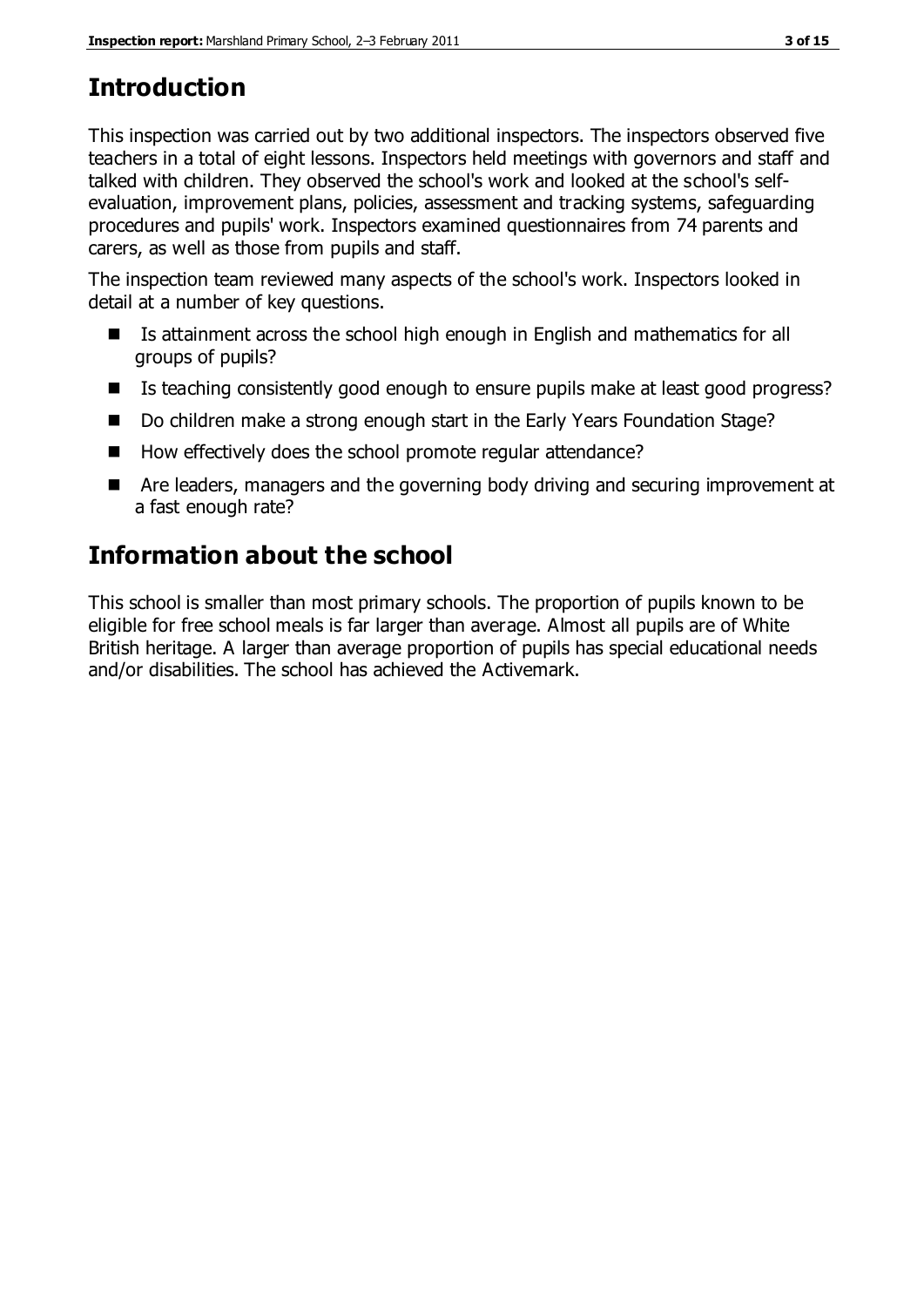# **Inspection judgements**

| Overall effectiveness: how good is the school?  |  |
|-------------------------------------------------|--|
| The school's capacity for sustained improvement |  |

## **Main findings**

In accordance with section 13 (3) of the Education Act 2005, Her Majesty's Chief Inspector is of the opinion that this school requires special measures because it is failing to give its pupils an acceptable standard of education and the persons responsible for leading, managing or governing the school are not demonstrating the capacity to secure the necessary improvement.

Children enter the school with skills which are well below those expected for their age. They make satisfactory progress to the end of the Early Years Foundation Stage. However, from Year 1 onwards, pupils do not make sufficient progress throughout their time in school. By the time they leave Year 6, the outcomes and achievement of all pupils, including those with special educational needs and/or disabilities, are inadequate. Pupils' attainment in English and mathematics is too low. Since the previous inspection in March 2008, pupils' test and assessment results have not improved. Attainment has been exceptionally low for several years and pupils' achievement has declined to well below average. Leaders' and teachers' expectations of pupils' rates of progress are pitched too low. This contributes to pupils' lack of preparation for the next stage of their education.

While the teaching observed during the inspection was generally satisfactory overall, teaching since the last inspection has not been strong enough to reverse the school's declining performance and is therefore inadequate. New systems to assess and track pupils' progress are developing. These are starting to provide more useful information for teachers as they plan pupils' next learning steps but are not embedded fully. Most pupils behave satisfactorily. Attendance has improved and is broadly in line with the national average.

The school provides a caring, friendly environment which pupils and their families appreciate. The headteacher has initiated some changes since the last inspection. For example, greater stability within the teaching team has strengthened the quality of teaching and teachers are more accountable for the performance of their pupils. External expertise has been provided, by the local authority and, more recently, from an associate headteacher. Despite fragile advances, improvement since the last inspection has been inadequate. Significant weaknesses remain. Attainment continues to decline and pupils' learning, progress and achievement are inadequate. The quality of teaching has not improved to the consistently good levels required to ensure that pupils make accelerated progress in their learning. As a consequence, pupils are not making up the gaps in their learning.

The curriculum lacks inspiration and does not engage all pupils fully in their learning. There is insufficient attention to the promotion of community cohesion. The governing body has too little impact on the direction and work of the school. Self-evaluation lacks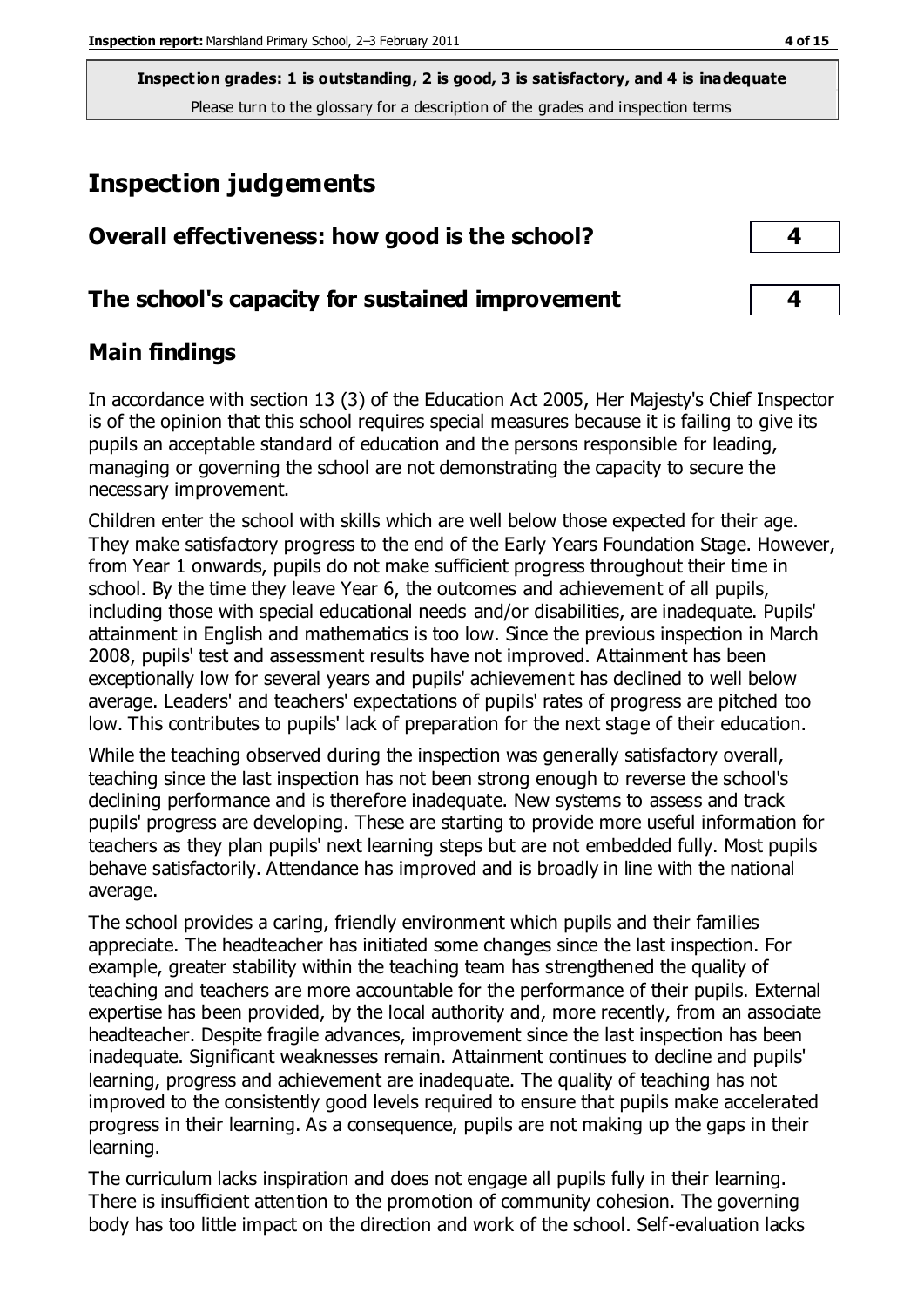accuracy, detail and rigour. The school's leadership, including the governing body, do not demonstrate the required capacity to promote sustained improvement.

## **What does the school need to do to improve further?**

- Raise attainment in English and mathematics and ensure that pupils make consistently good progress across the school by:
	- ensuring the quality of teaching is consistently good or better  $\overline{\phantom{0}}$
	- giving pupils clear guidance through teachers' marking about the steps they need to take to improve their work
	- providing more carefully targeted work that better matches the needs of individual pupils.
- **IMPROPE the curriculum by:** 
	- ensuring it fully meets pupils' needs  $\equiv$
	- $\overline{\phantom{0}}$ promoting basic skills in increasingly practical ways to engage pupils, boys in particular, more readily in their learning
	- improving the links between subjects and so make learning experiences more  $\frac{1}{2}$ interesting and enjoyable for all groups of pupils.
- Develop the effectiveness of all leaders and managers by:
	- sharpening evaluation so that it highlights priorities and sets a clear direction for  $\frac{1}{2}$ improvement throughout the school
	- improving the accuracy and recording of tracking, monitoring and assessment information and use this effectively to plan pupils' future learning
	- ensuring that the governing body holds the school rigorously to account for its performance in order to bring about sustained improvement
	- $\mu$  ensuring that the governing body is fully involved in setting the strategic direction of the school
	- $\mu$  ensuring that the governing body accurately monitors the effectiveness of its own work.
- **IMPROPEDUALE:** Improve pupils' attendance by:
	- presenting attendance issues in a more engaging way to parents and carers so  $\equiv$ they appreciate better the importance of regular attendance
	- provide clear practical quidance to parents and carers to help them improve their child's attendance.
	- $\mu$  increasing the range of rewards available to pupils who improve their attendance.

## **Outcomes for individuals and groups of pupils 4**

Pupils' achievement and their enjoyment of learning are inadequate. This includes pupils with special educational needs and/or disabilities. Pupils' attainment is low and shows little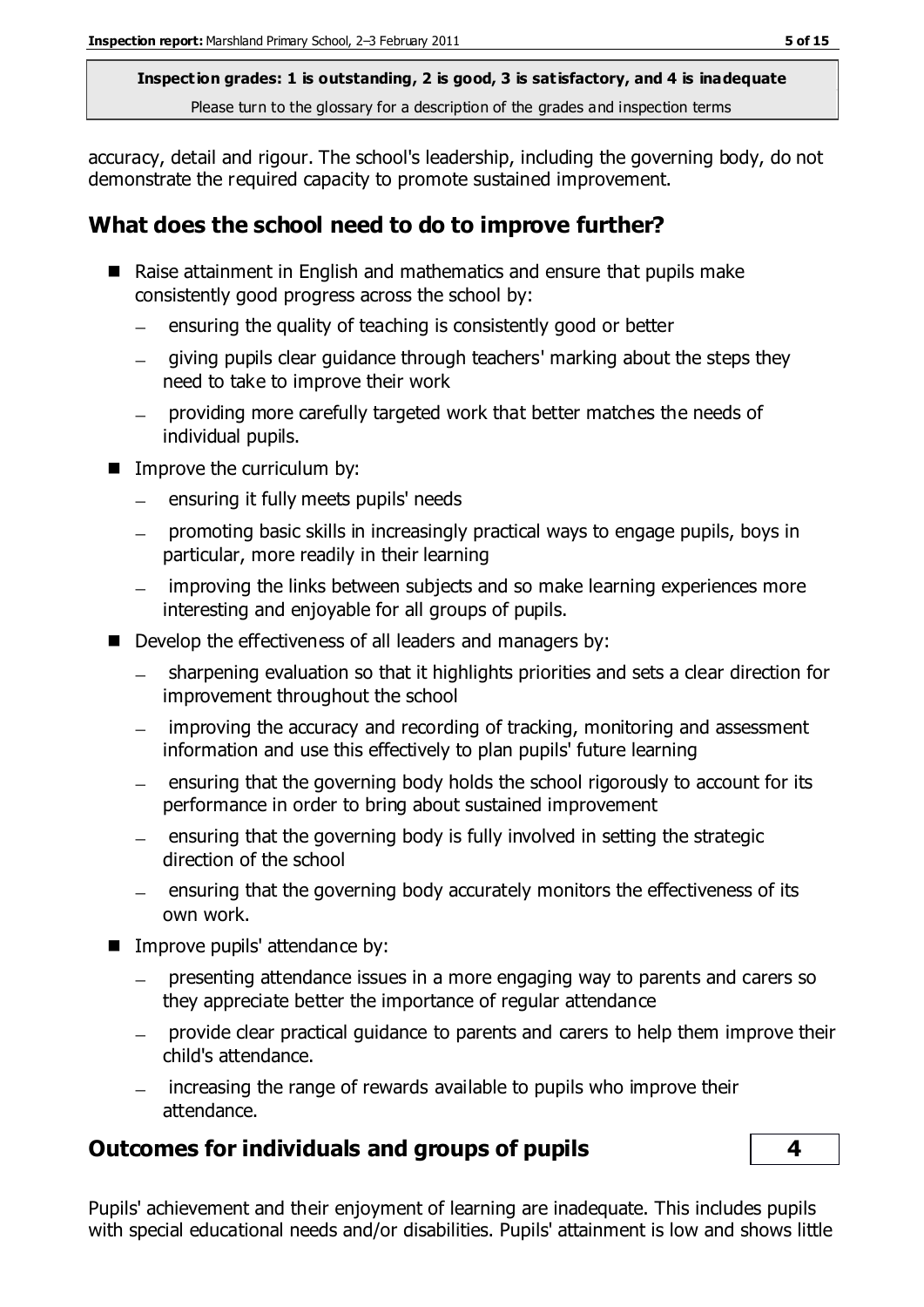sign of improvement. Pupils generally do as they are asked in lessons and increasingly they listen carefully to instructions and try hard to complete tasks. In the few lessons where work is challenging and largely practical in nature, they learn at a good pace. For instance, inspectors saw pupils in Years 5 and 6 taste a number of exotic fruits and then search for exciting vocabulary to describe these flavours. More often, pupils' progress is merely satisfactory as they respond to lower levels of challenge from staff. Where this occurs, pupils are sometimes not inspired to respond to the teachers' instructions and this limits their learning. Pupils' progress is inconsistent over time, it is satisfactory at best, with little evidence of improvement. Overall, pupils make too little progress from entering Year 1 to leaving Year 6.

Pupils say they feel safe in school. They generally behave satisfactorily and form positive relationships. A minority of pupils consider that behaviour is not good. Inspection evidence confirms that a small minority of pupils lack self-discipline and find it hard to conform to expectations. Pupils are learning the key features of healthy and safe living and generally apply these in school. Pupils enjoy taking on responsibility in school but have less opportunities to do so in the wider community. Pupils' abilities to apply their oracy, literacy, numeracy and information and communication technology skills are weak for their age. This provides a barrier to their future success. Overall attendance is broadly average but rarely rises above this. Pupils' spiritual, moral, social and cultural development is satisfactory although pupils have limited awareness of cultures other than their own.

| Pupils' achievement and the extent to which they enjoy their learning                                                     |   |
|---------------------------------------------------------------------------------------------------------------------------|---|
| Taking into account:<br>Pupils' attainment <sup>1</sup>                                                                   |   |
| The quality of pupils' learning and their progress                                                                        | 4 |
| The quality of learning for pupils with special educational needs and/or disabilities<br>and their progress               | 4 |
| The extent to which pupils feel safe                                                                                      |   |
| Pupils' behaviour                                                                                                         | 3 |
| The extent to which pupils adopt healthy lifestyles                                                                       | 3 |
| The extent to which pupils contribute to the school and wider community                                                   |   |
| The extent to which pupils develop workplace and other skills that will contribute to<br>their future economic well-being |   |
| Taking into account:<br>Pupils' attendance <sup>1</sup>                                                                   |   |
| The extent of pupils' spiritual, moral, social and cultural development                                                   | 3 |

These are the grades for pupils' outcomes

<sup>1</sup> The grades for attainment and attendance are: 1 is high; 2 is above average; 3 is broadly average; and 4 is low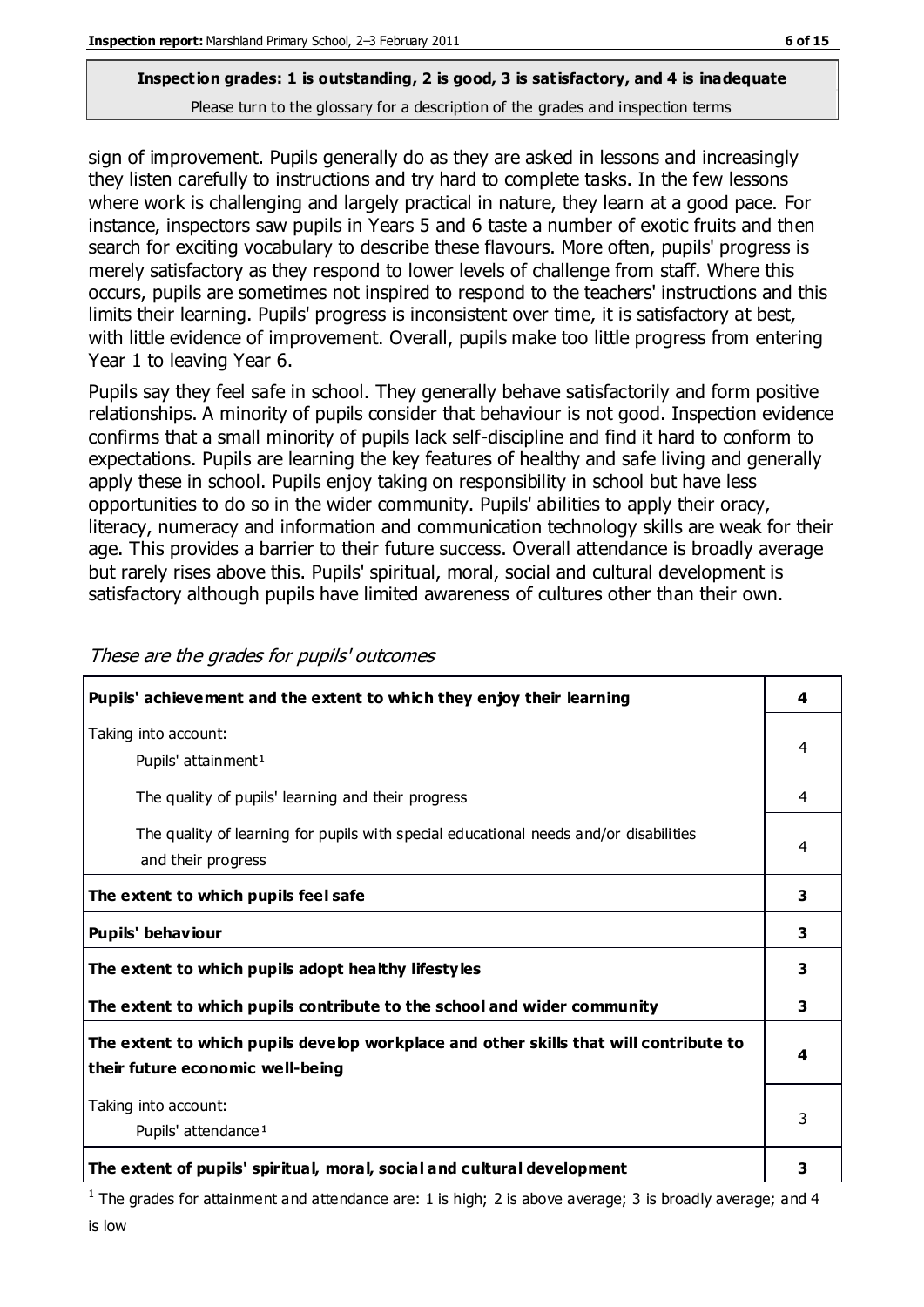## **How effective is the provision?**

Since the previous inspection, teaching has not been consistently strong enough to promote improvement in pupils' attainment, learning or progress. In particular, there is a lack of urgency in lessons and pupils are not encouraged to make rapid progress. Current levels of classroom performance and the match of work to the needs of individual pupils are not good enough to ensure that attainment rises and progress accelerates. Teachers mark pupils' work regularly and make supportive comments. However, the quality of marking is variable. Too frequently, it does not inform pupils well enough about how to improve. Pupils are starting to evaluate the quality of their own work and their learning. However, it is not clear from their subsequent work that they take heed of any identified improvement points and teachers fail to systematically check this.

The curriculum has significant shortcomings in meeting the needs of all pupils and in engaging them sufficiently in their learning. Some elements, such as topic work, do not motivate pupils and there are few opportunities for them to enjoy practical tasks. Activities frequently lack challenge for all groups of pupils, particularly boys and those of higher ability. New approaches are developing a focus on building pupils' key skills through themed activities and more secure links between subjects although these are not firmly established.

Pastoral care is a high priority throughout the school, particularly because of the relatively high proportion of pupils whose circumstances make them vulnerable. Parents and carers appreciate this care and typically agree that 'because the school is small, my child gets better support'. The school works hard to improve pupils' behaviour. Record keeping is very detailed, but some parents are still unhappy with how the school manages incidents of unacceptable behaviour. Although persistent absence has decreased considerably, more remains to be done to ensure the effective promotion of attendance. Some pupils still miss too many school days. Existing systems lack practical guidance for parents and carers and the rewards system does not motivate pupils.

| The quality of teaching                                                                                    | 4 |
|------------------------------------------------------------------------------------------------------------|---|
| Taking into account:<br>The use of assessment to support learning                                          |   |
| The extent to which the curriculum meets pupils' needs, including, where relevant,<br>through partnerships |   |
| The effectiveness of care, guidance and support                                                            |   |

These are the grades for the quality of provision

## **How effective are leadership and management?**

The headteacher and recently appointed deputy headteacher have cemented a purposeful working relationship. Their complementary skills mean that, latterly, the headteacher has assumed a more strategic role. Since the school's last inspection, the pace of improvement has faltered and the school's effectiveness has seriously declined. Senior leaders are aware that pupils' attainment is too low. Expectations of pupils' rates of progress have also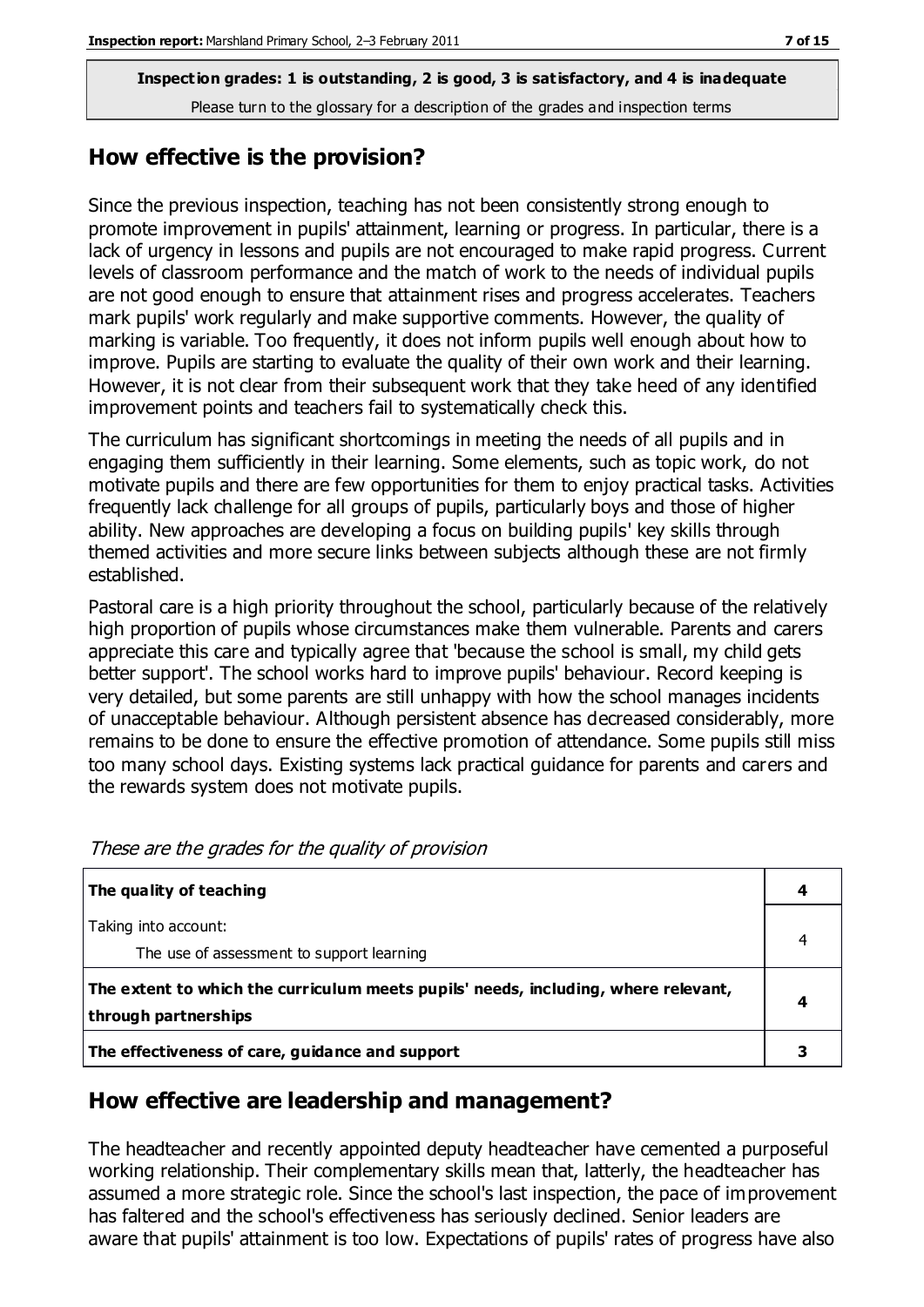been too low. Leaders' evaluation of the school's work lacks accuracy and detail. It is overly optimistic in some areas and places too positive a slant on improvements that have yet to show sufficient impact. While a recent drive to promote improvement has been established there is limited evidence of progress being made. The governing body is keen to help the school to improve but, currently, they have little influence in determining its strategic direction. The new Chair of the Governing Body is injecting a sense of urgency to ensure that the governing body understands the challenges the school faces. However, the governing body does not offer robust challenge to the school about its performance, nor does it evaluate the impact of its own work. There is insufficient evidence to show that leaders fully understand the urgent need to improve the school's performance or have the necessary capacity to secure sustained improvement.

The school's new monitoring and tracking system is beginning to help staff pitch pupils' work with a greater degree of challenge. There is however a lack of consistency in its use and this is resulting in continued variability in the rates of progress for many pupils and year groups. As a result, the effectiveness with which adults promote equality of opportunity and tackle discrimination is inadequate. Leaders, managers and the governing body ensure that the school promotes safeguarding satisfactorily and follows required guidelines.

The school engages parents and carers appropriately in school life. Increasing numbers of parents and carers are involved in supporting their children's learning. Partnerships with outside agencies help to improve the school's pastoral support and curriculum enrichment. Leaders understand the school's local context. Nonetheless, there is no assessment of how it aims to promote community cohesion beyond the immediate locality. Pupils have little opportunity to develop more than a scant awareness of diversity in British society. In view of the inadequacies in leadership, the quality of provision, pupil outcomes and the overall lack of improvement since the last inspection, the school is providing inadequate value for money.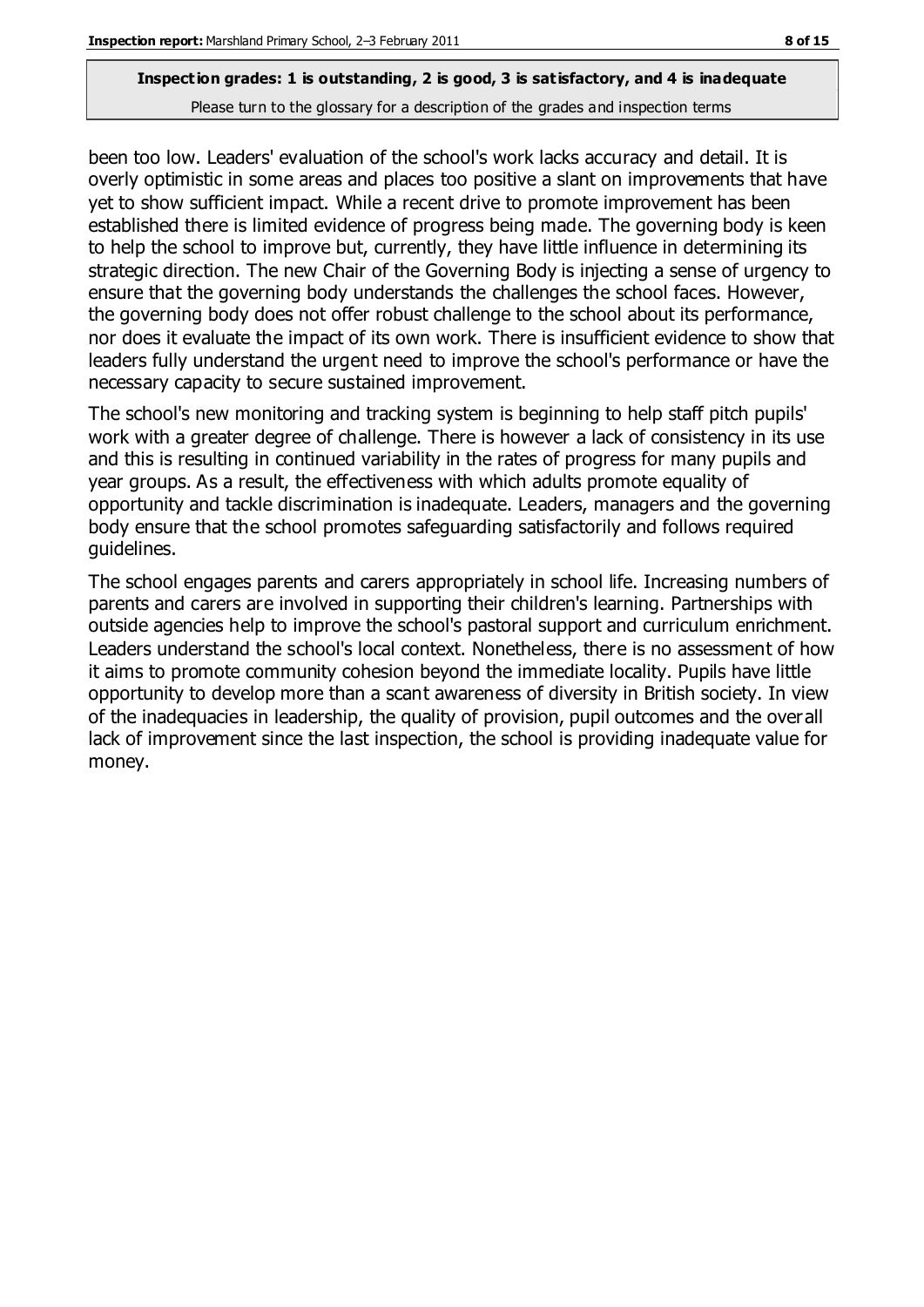**Inspection grades: 1 is outstanding, 2 is good, 3 is satisfactory, and 4 is inadequate**

Please turn to the glossary for a description of the grades and inspection terms

These are the grades for leadership and management

| The effectiveness of leadership and management in embedding ambition and driving<br>improvement                                                                  |   |
|------------------------------------------------------------------------------------------------------------------------------------------------------------------|---|
| Taking into account:<br>The leadership and management of teaching and learning                                                                                   | 4 |
| The effectiveness of the governing body in challenging and supporting the<br>school so that weaknesses are tackled decisively and statutory responsibilities met | 4 |
| The effectiveness of the school's engagement with parents and carers                                                                                             | 3 |
| The effectiveness of partnerships in promoting learning and well-being                                                                                           | 3 |
| The effectiveness with which the school promotes equality of opportunity and tackles<br>discrimination                                                           | 4 |
| The effectiveness of safeguarding procedures                                                                                                                     | 3 |
| The effectiveness with which the school promotes community cohesion                                                                                              | 4 |
| The effectiveness with which the school deploys resources to achieve value for money                                                                             | 4 |

## **Early Years Foundation Stage**

Children enjoy a satisfactory start to school in the Early Years Foundation Stage. They settle well and quickly become familiar with routines and the expectations of staff. Children have opportunities throughout the day to choose for themselves whether to learn and play inside or outdoors. Currently, they make satisfactory progress from starting points that are well below those expected for four-year-old children. This represents an improving picture and is due largely to adults' increased focus on children's speaking and listening skills. Staff encouragement and a warm welcome to the setting are helping more parents and carers to become increasingly involved in their children's learning. Communication between home and school is good.

Satisfactory leadership and management in the Early Years Foundation Stage have resulted in a recent focus on improving the learning environment and adults' practice. In particular, there are good opportunities to develop children's physical skills. However, more remains to be done to promote children's independent learning and to ensure more achieve a good level of development. At times, there is too much support from adults, so that the challenge in some activities dwindles. Expectations are not always high enough with regard to children's attitudes and response. Adults have a secure understanding of the learning, development and welfare requirements for children of this age.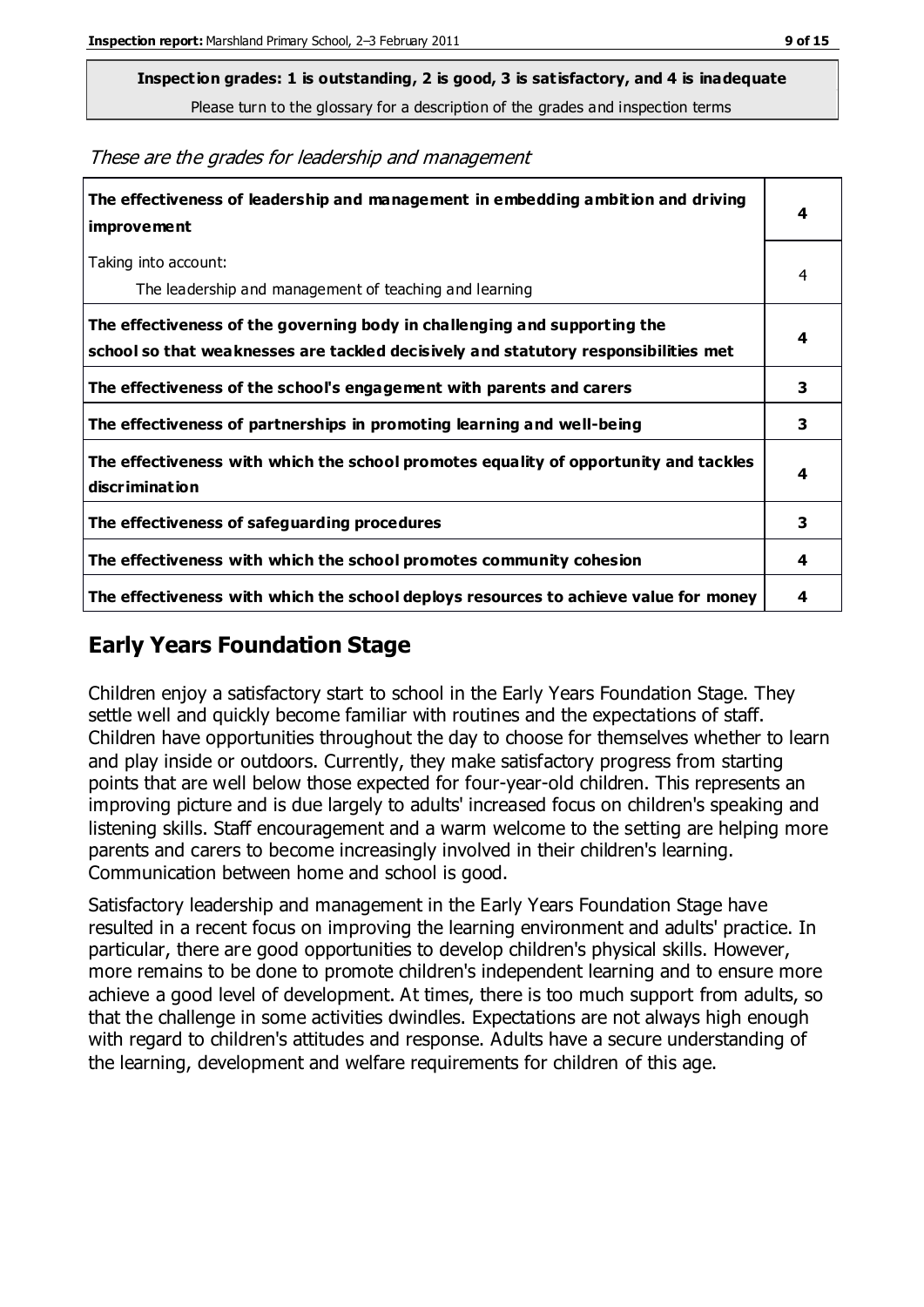**Inspection grades: 1 is outstanding, 2 is good, 3 is satisfactory, and 4 is inadequate**

Please turn to the glossary for a description of the grades and inspection terms

These are the grades for the Early Years Foundation Stage

| <b>Overall effectiveness of the Early Years Foundation Stage</b>                      |  |
|---------------------------------------------------------------------------------------|--|
| Taking into account:<br>Outcomes for children in the Early Years Foundation Stage     |  |
| The quality of provision in the Early Years Foundation Stage                          |  |
| The effectiveness of leadership and management of the Early Years Foundation<br>Stage |  |

## **Views of parents and carers**

A larger than average proportion of parents and carers, approximately 60%, returned the inspection questionnaire. There was a strongly positive response that demonstrates how highly the majority of parents and carers value the welcoming and safe school environment. Typically, parents and carers say that their children enjoy school and praise 'the welcoming atmosphere and approachable staff'. This feedback reflects that gathered by the school from its own surveys. Some negative feedback was also received. This related largely to the way the school deals with unacceptable behaviour. During the inspection, this was investigated carefully and inspectors' findings confirm that a small minority of pupils lack self-discipline.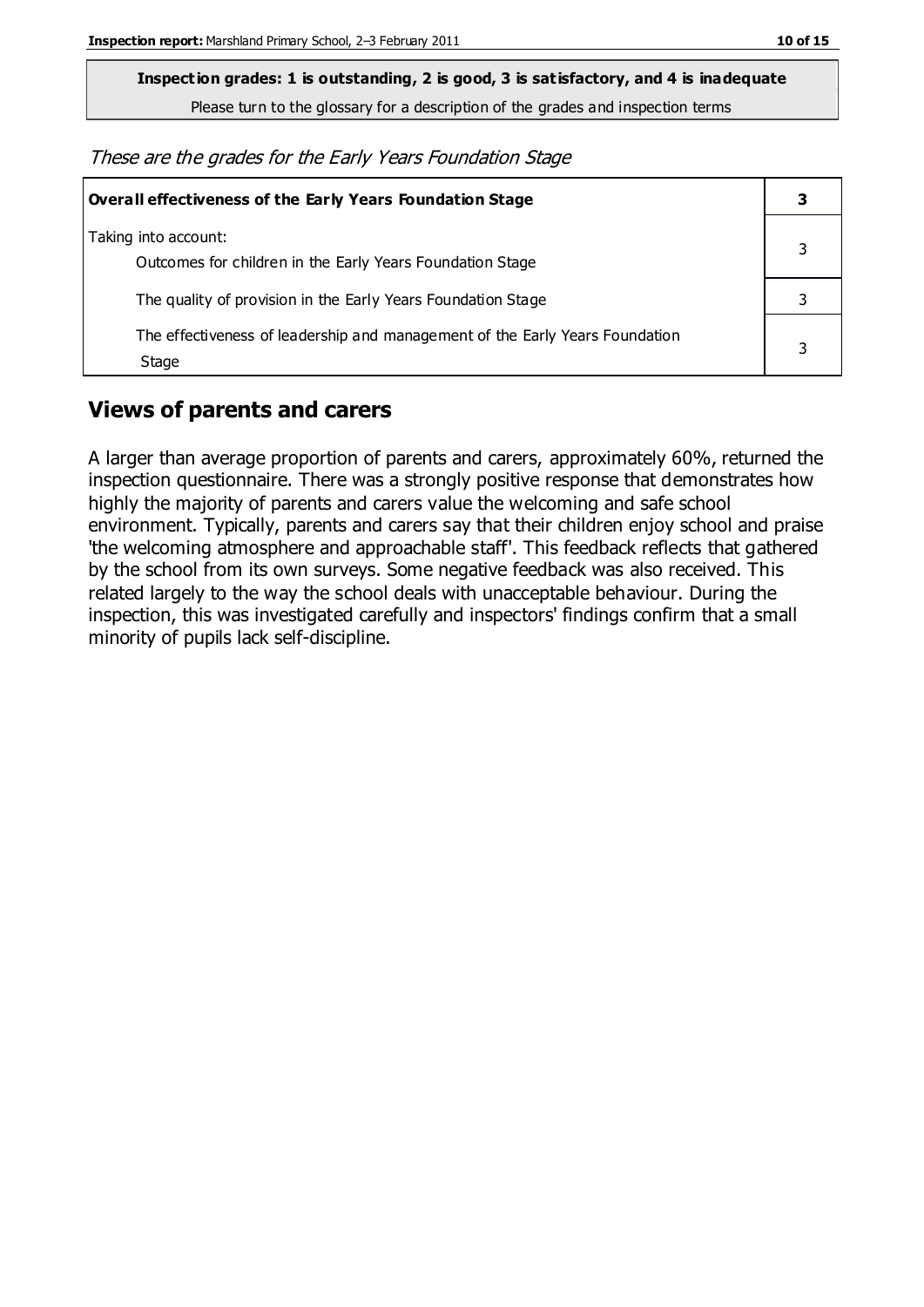#### **Responses from parents and carers to Ofsted's questionnaire**

Ofsted invited all the registered parents and carers of pupils registered at Marshland Primary School to complete a questionnaire about their views of the school.

In the questionnaire, parents and carers were asked to record how strongly they agreed with 13 statements about the school.

The inspection team received 74 completed questionnaires by the end of the on-site inspection. In total, there are 128 pupils registered at the school.

| <b>Statements</b>                                                                                                                                                                                                                                       | <b>Strongly</b><br>agree |               | <b>Agree</b> |               | <b>Disagree</b> |                | <b>Strongly</b><br>disagree |               |
|---------------------------------------------------------------------------------------------------------------------------------------------------------------------------------------------------------------------------------------------------------|--------------------------|---------------|--------------|---------------|-----------------|----------------|-----------------------------|---------------|
|                                                                                                                                                                                                                                                         | <b>Total</b>             | $\frac{1}{2}$ | <b>Total</b> | $\frac{0}{0}$ | <b>Total</b>    | $\frac{0}{0}$  | <b>Total</b>                | $\frac{0}{0}$ |
| My child enjoys school                                                                                                                                                                                                                                  | 49                       | 61            | 28           | 35            | 3               | $\overline{4}$ | $\mathbf 0$                 | $\mathbf 0$   |
| The school keeps my child<br>safe                                                                                                                                                                                                                       | 46                       | 58            | 31           | 39            | 3               | 4              | $\mathbf 0$                 | $\mathbf 0$   |
| My school informs me about<br>my child's progress                                                                                                                                                                                                       | 48                       | 60            | 32           | 40            | 0               | $\mathbf 0$    | $\mathbf 0$                 | $\mathbf 0$   |
| My child is making enough<br>progress at this school                                                                                                                                                                                                    | 47                       | 59            | 28           | 35            | 3               | 4              | $\mathbf{1}$                | $\mathbf{1}$  |
| The teaching is good at this<br>school                                                                                                                                                                                                                  | 50                       | 63            | 28           | 35            | $\overline{2}$  | 3              | $\mathbf 0$                 | $\mathbf 0$   |
| The school helps me to<br>support my child's learning                                                                                                                                                                                                   | 47                       | 59            | 28           | 35            | 4               | 5              | $\mathbf{1}$                | $\mathbf{1}$  |
| The school helps my child to<br>have a healthy lifestyle                                                                                                                                                                                                | 40                       | 50            | 36           | 45            | $\overline{2}$  | 3              | $\mathbf 0$                 | $\mathbf 0$   |
| The school makes sure that<br>my child is well prepared for<br>the future (for example<br>changing year group,<br>changing school, and for<br>children who are finishing<br>school, entering further or<br>higher education, or entering<br>employment) | 41                       | 51            | 37           | 46            | $\mathbf{1}$    | $\mathbf{1}$   | $\mathbf 0$                 | $\mathbf 0$   |
| The school meets my child's<br>particular needs                                                                                                                                                                                                         | 45                       | 56            | 30           | 38            | 4               | 5              | $\mathbf 0$                 | $\mathbf 0$   |
| The school deals effectively<br>with unacceptable behaviour                                                                                                                                                                                             | 35                       | 44            | 28           | 35            | 15              | 19             | $\overline{2}$              | 3             |
| The school takes account of<br>my suggestions and concerns                                                                                                                                                                                              | 37                       | 46            | 34           | 43            | 6.              | 8              | 1                           | 1             |
| The school is led and<br>managed effectively                                                                                                                                                                                                            | 44                       | 55            | 29           | 36            | 5               | 6              | $\mathbf{1}$                | $\mathbf{1}$  |
| Overall, I am happy with my<br>child's experience at this<br>school                                                                                                                                                                                     | 49                       | 61            | 25           | 31            | 6               | 8              | $\mathbf 0$                 | $\pmb{0}$     |

The table above summarises the responses that parents and carers made to each statement. The percentages indicate the proportion of parents and carers giving that response out of the total number of completed questionnaires. Where one or more parents and carers chose not to answer a particular question, the percentages will not add up to 100%.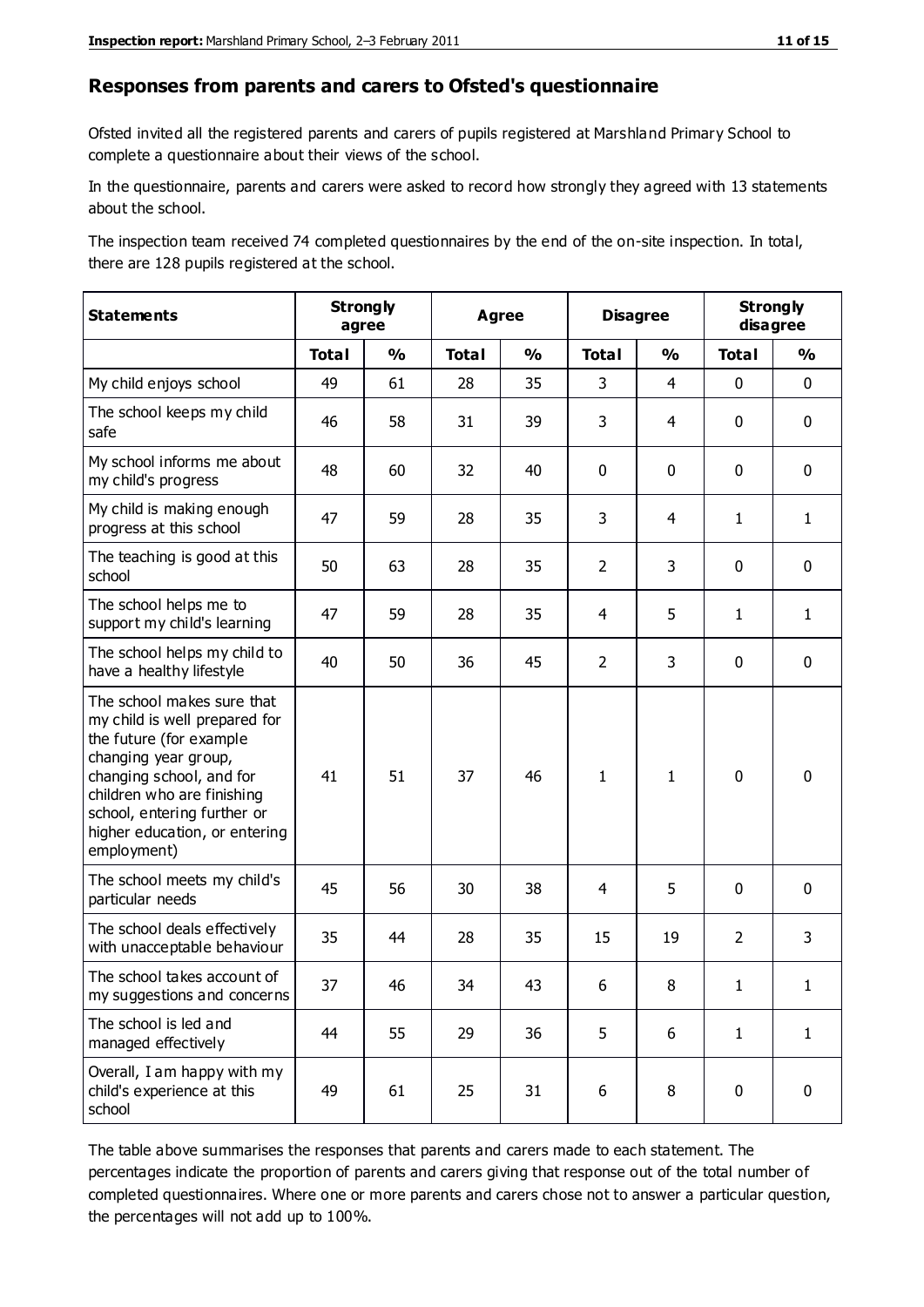## **Glossary**

| Grade   | <b>Judgement</b> | <b>Description</b>                                                                                                                                                                                                            |
|---------|------------------|-------------------------------------------------------------------------------------------------------------------------------------------------------------------------------------------------------------------------------|
| Grade 1 | Outstanding      | These features are highly effective. An outstanding school<br>provides exceptionally well for all its pupils' needs.                                                                                                          |
| Grade 2 | Good             | These are very positive features of a school. A school that<br>is good is serving its pupils well.                                                                                                                            |
| Grade 3 | Satisfactory     | These features are of reasonable quality. A satisfactory<br>school is providing adequately for its pupils.                                                                                                                    |
| Grade 4 | Inadequate       | These features are not of an acceptable standard. An<br>inadequate school needs to make significant improvement<br>in order to meet the needs of its pupils. Ofsted inspectors<br>will make further visits until it improves. |

#### **What inspection judgements mean**

## **Overall effectiveness of schools**

|                       | Overall effectiveness judgement (percentage of schools) |      |                     |                   |
|-----------------------|---------------------------------------------------------|------|---------------------|-------------------|
| <b>Type of school</b> | <b>Outstanding</b>                                      | Good | <b>Satisfactory</b> | <b>Inadequate</b> |
| Nursery schools       | 59                                                      | 35   | 3                   | 3                 |
| Primary schools       | 9                                                       | 44   | 39                  | 7                 |
| Secondary schools     | 13                                                      | 36   | 41                  | 11                |
| Sixth forms           | 15                                                      | 39   | 43                  | 3                 |
| Special schools       | 35                                                      | 43   | 17                  | 5                 |
| Pupil referral units  | 21                                                      | 42   | 29                  | 9                 |
| All schools           | 13                                                      | 43   | 37                  | 8                 |

New school inspection arrangements were introduced on 1 September 2009. This means that inspectors now make some additional judgements that were not made previously.

The data in the table above are for the period 1 September 2009 to 31 August 2010 and are consistent with the latest published official statistics about maintained school inspec tion outcomes (see **[www.ofsted.gov.uk](http://www.ofsted.gov.uk/)**).

The sample of schools inspected during 2009/10 was not representative of all schools nationally, as weaker schools are inspected more frequently than good or outstanding schools.

Percentages are rounded and do not always add exactly to 100.

Sixth form figures reflect the judgements made for the overall effectiveness of the sixth form in secondary schools, special schools and pupil referral units.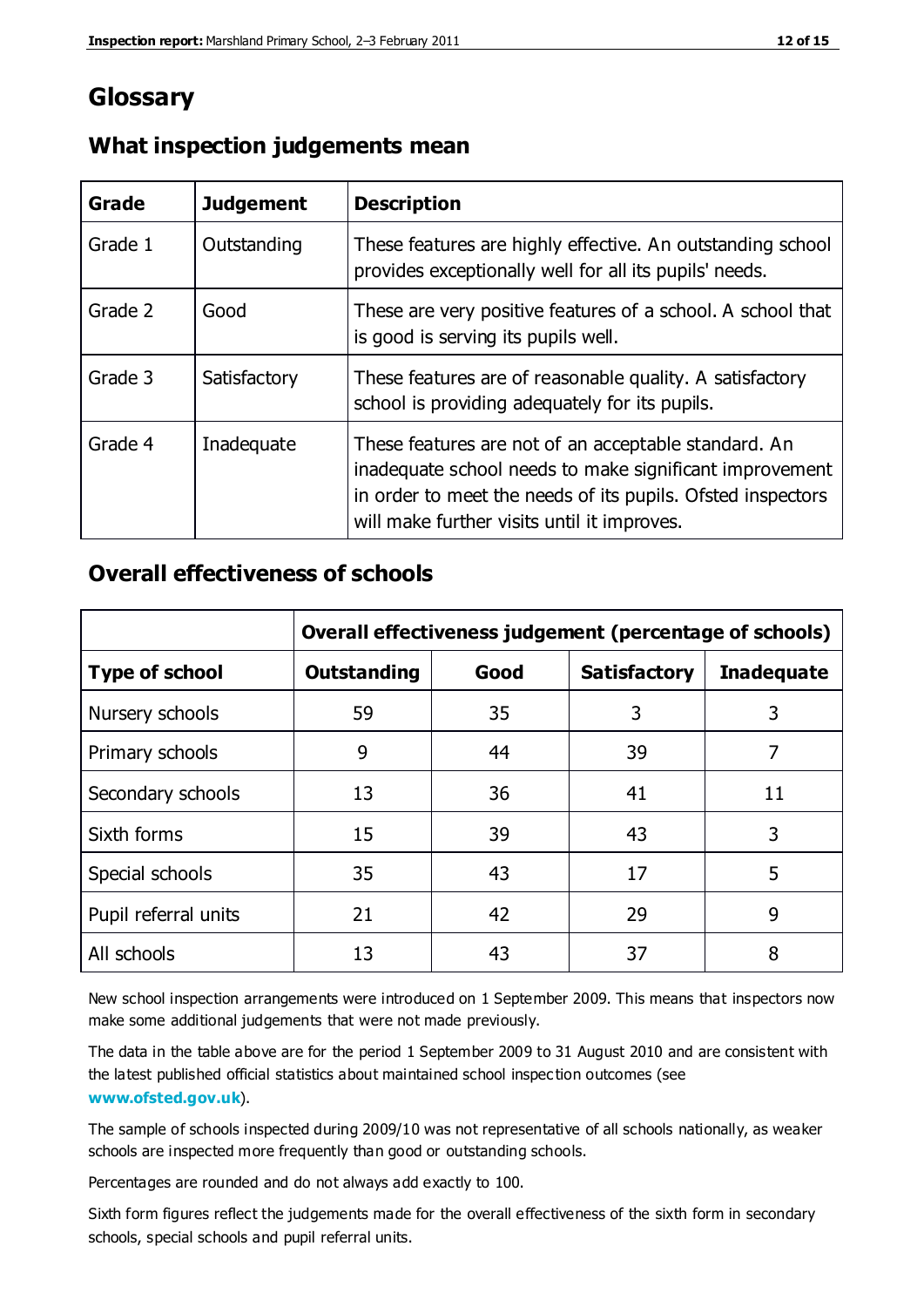# **Common terminology used by inspectors**

| Achievement:                  | the progress and success of a pupil in their learning,<br>development or training.                                                                                                                                                          |  |  |
|-------------------------------|---------------------------------------------------------------------------------------------------------------------------------------------------------------------------------------------------------------------------------------------|--|--|
| Attainment:                   | the standard of the pupils' work shown by test and<br>examination results and in lessons.                                                                                                                                                   |  |  |
| Capacity to improve:          | the proven ability of the school to continue<br>improving. Inspectors base this judgement on what<br>the school has accomplished so far and on the quality<br>of its systems to maintain improvement.                                       |  |  |
| Leadership and management:    | the contribution of all the staff with responsibilities,<br>not just the headteacher, to identifying priorities,<br>directing and motivating staff and running the school.                                                                  |  |  |
| Learning:                     | how well pupils acquire knowledge, develop their<br>understanding, learn and practise skills and are<br>developing their competence as learners.                                                                                            |  |  |
| <b>Overall effectiveness:</b> | inspectors form a judgement on a school's overall<br>effectiveness based on the findings from their<br>inspection of the school. The following judgements,<br>in particular, influence what the overall effectiveness<br>judgement will be. |  |  |
|                               | The school's capacity for sustained<br>improvement.                                                                                                                                                                                         |  |  |
|                               | Outcomes for individuals and groups of pupils.                                                                                                                                                                                              |  |  |
|                               | The quality of teaching.                                                                                                                                                                                                                    |  |  |
|                               | The extent to which the curriculum meets<br>pupils' needs, including, where relevant,<br>through partnerships.                                                                                                                              |  |  |
|                               | The effectiveness of care, guidance and<br>support.                                                                                                                                                                                         |  |  |
| Progress:                     | the rate at which pupils are learning in lessons and<br>over longer periods of time. It is often measured by<br>comparing the pupils' attainment at the end of a key                                                                        |  |  |

stage with their attainment when they started.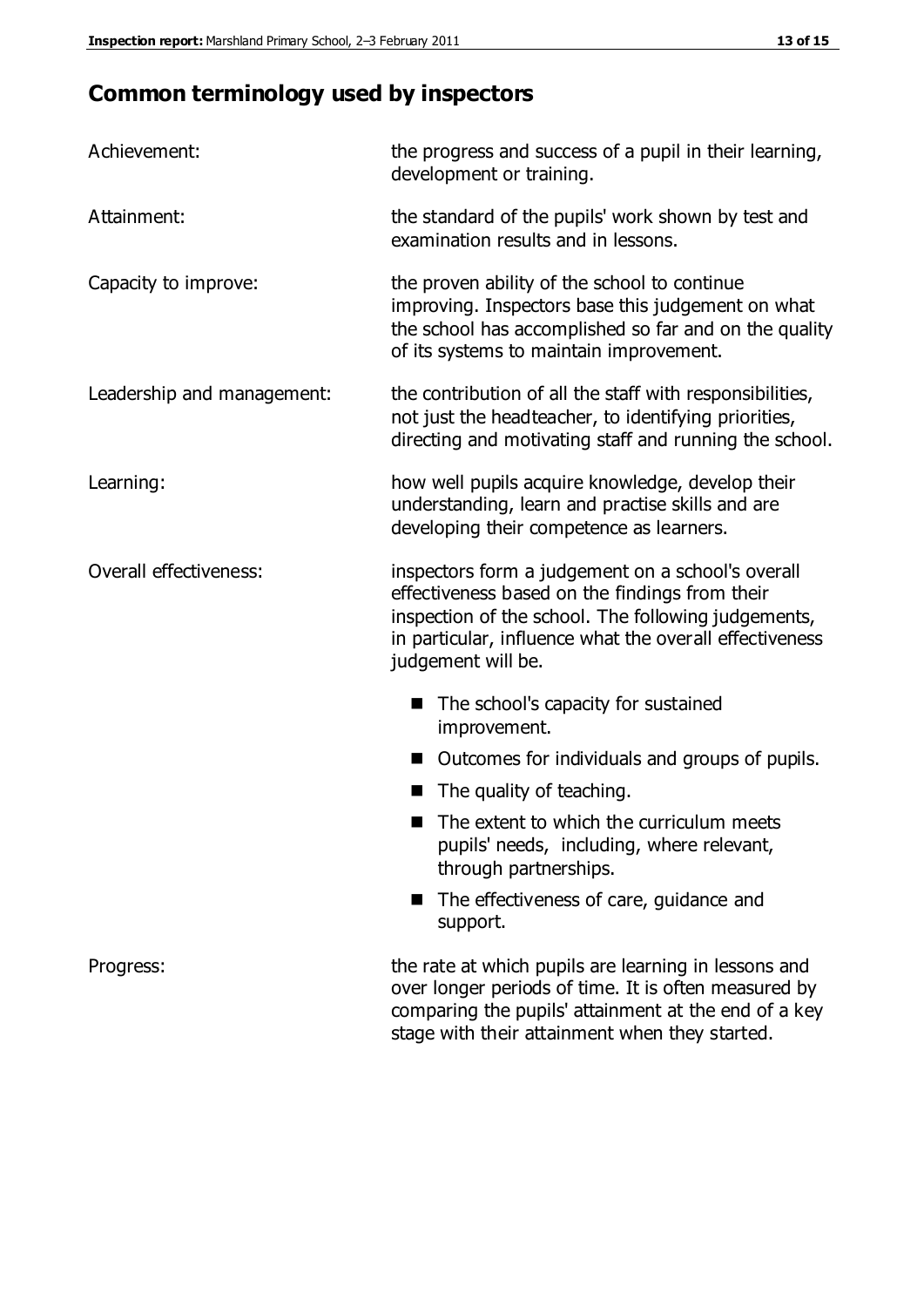## **This letter is provided for the school, parents and carers to share with their children. It describes Ofsted's main findings from the inspection of their school.**

4 February 2010

#### Dear Pupils

#### **Inspection of Marshland Primary School, Doncaster, DN8 4SB**

Thank you for being so friendly and helpful when my colleague and I inspected your school recently. We enjoyed talking to you, listening to your views and looking at your work. I am writing to tell you what we found out.

The adults in the school work hard to look after you and keep you safe. You told us that you enjoy coming to school and feel safe at Marshland. Your parents and carers agree and support the school. You know right from wrong and understand how to live healthily. Children in the Early Years Foundation Stage make satisfactory progress. However, many of you in Years 1 to 6 are not learning as well as you should and do not attain highly enough by the time you leave the school. We judged that your school needs 'special measures' to help it provide a better education for all of you. This means that your school will have extra help to make sure it improves and provides you with the education you need. Inspectors will visit regularly to check on the progress being made.

We have asked the headteacher, staff and governing body to do several things to improve the school. Firstly, to help you achieve more highly in English and mathematics. Secondly, to develop a more stimulating curriculum that interests you more in your learning. Thirdly, to make sure that all the adults keep a close check on the progress the school is making. Lastly, we want attendance levels to rise further. You can help by listening carefully in lessons, working hard and by attending regularly.

We send you and your teachers our very best wishes for the future.

Yours sincerely

Mrs Jane Hughes Lead Inspector